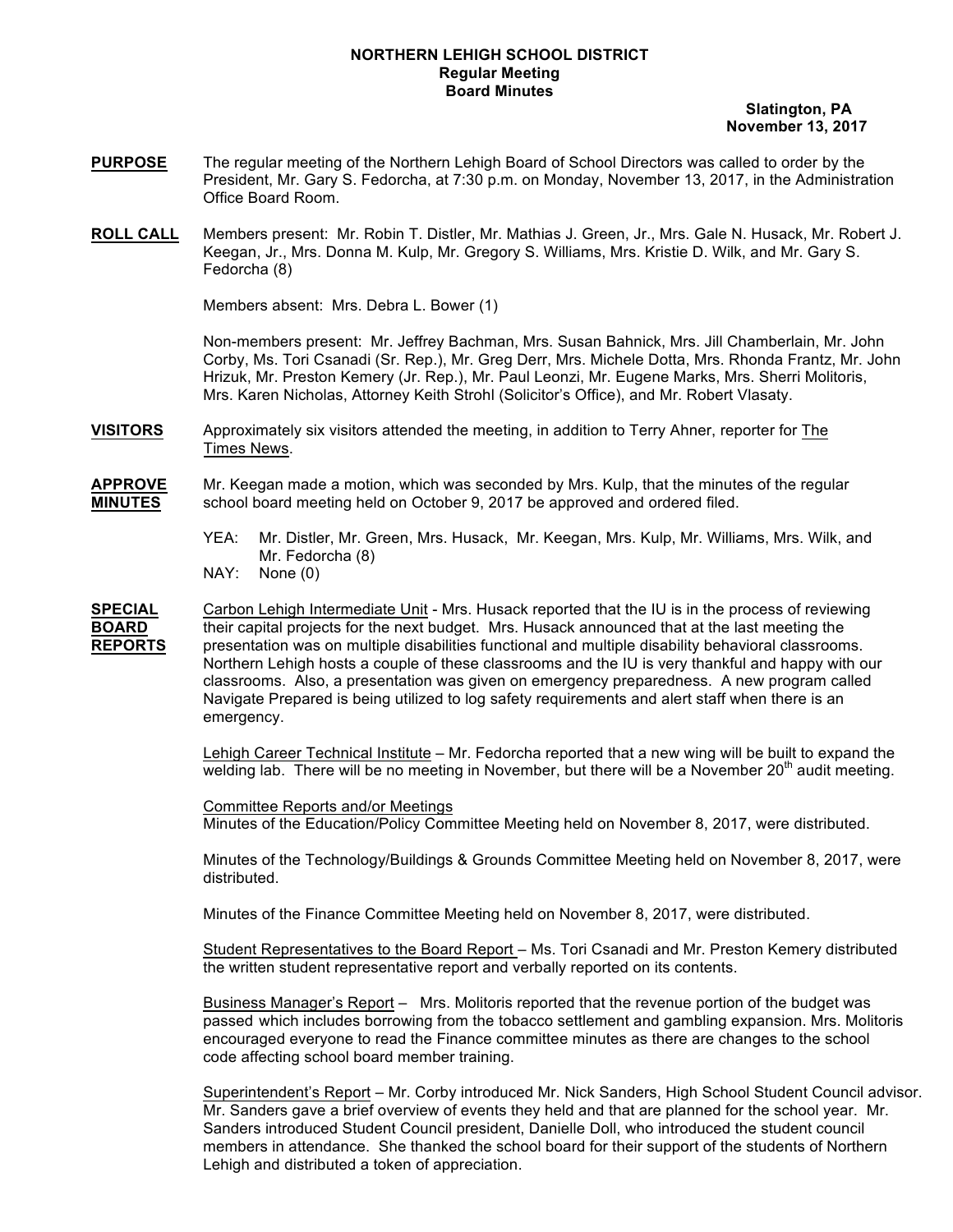

**SPECIAL** Mr. Corby announced that it is American Education Week. Mr. Corby thanked the entire staff for **BOARD** their dedication to each and every student. He stated that it is apparent from his short time here that

**(cont.)**

**REPORTS** each employee cares about every student and it is an honor to be part of a great district.

Mr. Corby announced that the Board Dinner on Monday, December 4, 2017 will begin at 5:30 p.m. in the Middle School annex followed by the Reorganization Meeting at 7:15 p.m. and the regular meeting at 7:30 p.m. There will be no committee meetings in December.

Mr. Corby recognized Mr. Gregory S. Williams for twelve years of service to the board, as well as the other board members who dedicate their time and energy to the district. Those who serve as school directors truly are public service volunteers. School directors come from every walk of life, their experiences vary, and their talents are many. They show a capacity to inspire dreams, create opportunities through the promise of a thorough and efficient system of public education by improving student performance through stronger curriculum, by improving graduation rates, and helping kids learn more than they ever did before. They are the community's voice. They make sure the community's concerns are heard, and the unique challenges, values, cultures and circumstances of the community are reflected in how our students are educated. Our board members contribute and volunteer many, many hours each year and ask for nothing in return, except just as they have made the commitment to uphold the responsibilities of their position, that each of us as stakeholders in the school district do the same. Board members spend countless hours being educated in the ever changing world of education. They attend monthly committee meetings, board meetings, and special meetings. They serve on the boards of our partner institutions such as CLIU, LCTI, and LCCC. They also serve as liaisons to our local, state, and federal affiliates. What gives them the most satisfaction is when they are present for day to day activities and seeing the kids succeed. They support kids not just in education, but in the arts and athletics. Mr. Corby thanked Mr. Williams for twelve years of service and meeting every single one of those needs.

Mr. Fedorcha presented Mr. Williams with a certificate for twelve years of service. Mr. Williams thanked everyone for their support over the years and asked them to keep up the good work.

Mr. Fedorcha congratulated all of the board members who sought re-election and were re-elected and to our new board member, Michelle Heckman, who will be joining us next month.

Mr. Fedorcha reported that an executive session was held prior to tonight's meeting to discuss personnel issues.

**PERSONNEL** Mr. Distler made a motion, which was seconded by Mr. Green that the Board of Education approves the following personnel items:

Permanent Approve the following individual as a District-Wide permanent substitute teacher for the 2017- Substitute 2018 school year. She will be paid a daily per diem rate of \$120 and will receive district health Teacher benefits according to the Affordable Care Act regulations with co-payment amounts equivalent to that of district personnel.

Lisa Hoever

Family Medical Approve the request of employee #5270 to take a leave of absence beginning on October 4, 2017, Leave for his own medical reasons. Employee is requesting to use all accumulated paid days. Upon exhaustion of all paid days, employee is requesting a twelve week family medical leave. Employee plans to return to his current position on or about January 12, 2018.

> Approve the request of employee #1015 to take a two week family medical leave beginning on or about December 16, 2017, for the birth of a child. Employee is requesting to use up to ten (10) accumulated sick days in conjunction with the family medical leave.

Co-Curricular Accept the resignation of Tanya (Ahner) Kromer from her position as Cheerleader Advisor - Resignation Shared Stipend, effective at the end of the 2017-2018 football season. Stipend to be paid will be \$548.50.

> Accept the resignation of Patricia Ingles from her position as a Secondary Detention Monitor for the Senior High School for the 2017-2018 school year.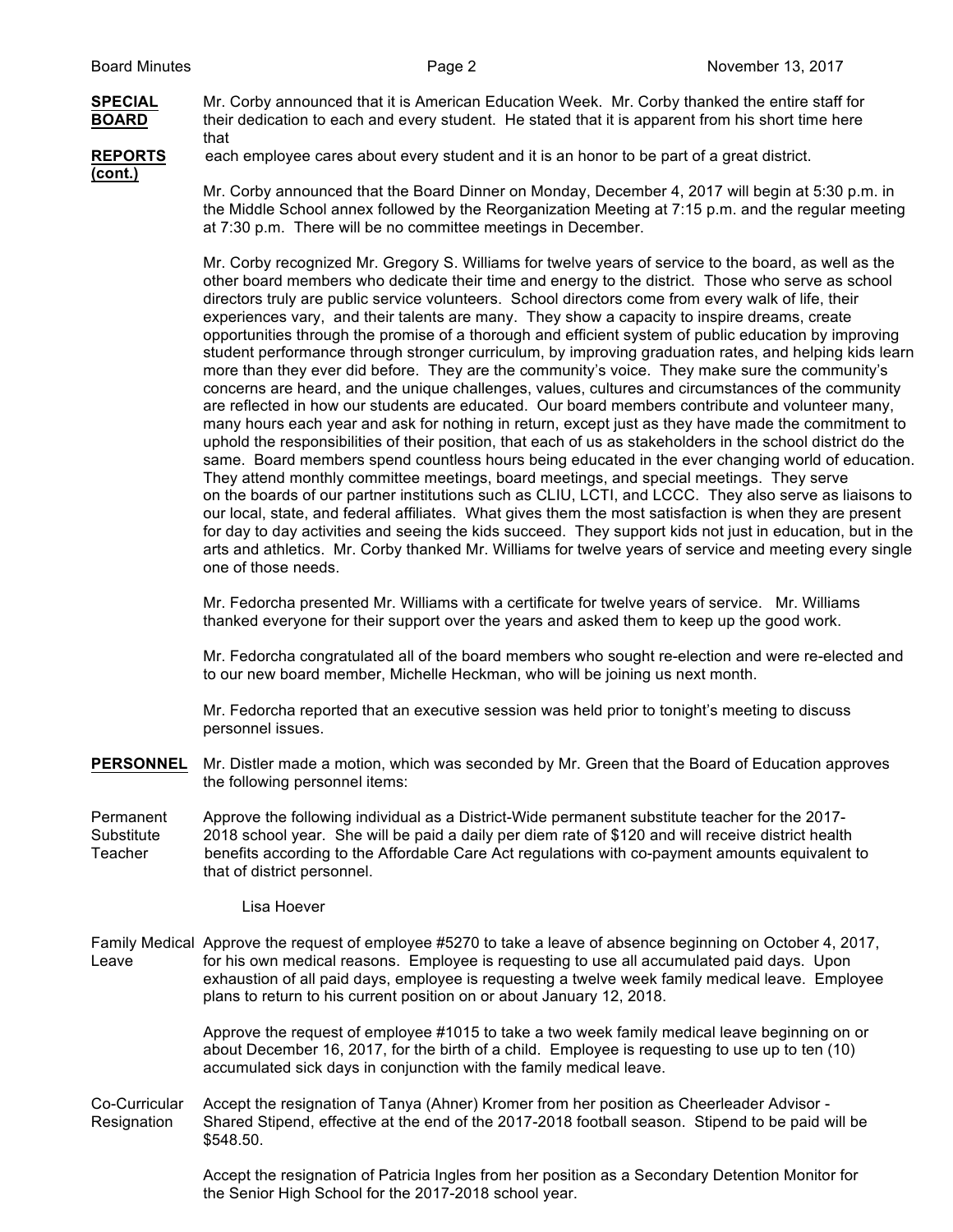| <b>PERSONNEL</b><br>(cont.)<br>Co-Curricular<br>Volunteers<br>2017-2018 | Jeffrey Check                                                                                                                                                                                                                                                                                                                          | <b>Assistant Wrestling Coach</b>                                                                                                                                                                  |  |  |  |
|-------------------------------------------------------------------------|----------------------------------------------------------------------------------------------------------------------------------------------------------------------------------------------------------------------------------------------------------------------------------------------------------------------------------------|---------------------------------------------------------------------------------------------------------------------------------------------------------------------------------------------------|--|--|--|
| Co-Curricular<br>Volunteer<br>Resignation                               | Accept the resignation of Brittany Gangaway from her position as volunteer Assistant Cheerleading<br>Coach.                                                                                                                                                                                                                            |                                                                                                                                                                                                   |  |  |  |
| Game<br>Workers<br>2017-2018                                            | Approve the following list of people as Game Workers for the 2017-2018 school year. Game<br>Workers consist of ticket sellers and takers, game announcers, scoreboard operators, timers,<br>field judges, scorekeepers. Rate of pay is consistent with the rates approved on the 2017-2018<br>Supplementary Personnel Salary Schedule. |                                                                                                                                                                                                   |  |  |  |
|                                                                         | Shawn Green<br><b>Michael Hammond</b><br><b>Shelly Pender</b>                                                                                                                                                                                                                                                                          |                                                                                                                                                                                                   |  |  |  |
| Substitute-<br>Instructional                                            |                                                                                                                                                                                                                                                                                                                                        | Approve the following substitute teachers for the 2017-2018 school year at the 2017-2018<br>substitute teacher rates as approved on the Supplementary Personnel Salary Schedule:                  |  |  |  |
|                                                                         |                                                                                                                                                                                                                                                                                                                                        | Preston Kucsan - CLIU Guest Teacher<br>Patricia Sottolano - CLIU Guest Teacher<br>Rev. Robert Zweifel - CLIU Guest Teacher                                                                        |  |  |  |
| Non-Instruct-<br>ional<br>Aide                                          |                                                                                                                                                                                                                                                                                                                                        | Approve the following individuals as substitute instructional aides for the 2017-2018 school year<br>at the 2017-2018 substitute rate as approved on the Supplementary Personnel Salary Schedule: |  |  |  |
|                                                                         | <b>Stacy Graham</b><br>Schelene Fritzinger*                                                                                                                                                                                                                                                                                            | *Pending Verification of Missing Personnel Items                                                                                                                                                  |  |  |  |
| Cafeteria-<br>Workers                                                   |                                                                                                                                                                                                                                                                                                                                        | Approve the following individual as a substitute cafeteria worker for the 2017-2018 school year<br>at the 2017-2018 substitute rate as approved on the Supplementary Personnel Salary Schedule:   |  |  |  |
|                                                                         | Schelene Fritzinger*                                                                                                                                                                                                                                                                                                                   | *Pending Verification of Missing Personnel Items                                                                                                                                                  |  |  |  |
| Custodians                                                              |                                                                                                                                                                                                                                                                                                                                        | Approve the following individuals as substitute custodians for the 2017-2018 school year at the<br>2017-2018 substitute rate as approved on the Supplementary Personnel Salary Schedule:          |  |  |  |
|                                                                         | Patricia Bortz<br>Tifani Weber*<br>Susan Yesik*                                                                                                                                                                                                                                                                                        | *Pending Verification of Missing Personnel Items                                                                                                                                                  |  |  |  |
| Nurse                                                                   | Approve the following individual as substitute nurse for the 2017-2018 school year at the 2017-<br>2018 substitute rate as approved on the Supplementary Personnel Salary Schedule:                                                                                                                                                    |                                                                                                                                                                                                   |  |  |  |
|                                                                         | Marilyn Keenly*<br>*Pending Verification of Missing Personnel Items                                                                                                                                                                                                                                                                    |                                                                                                                                                                                                   |  |  |  |
|                                                                         | YEA:<br>and Mr. Fedorcha (8)<br>NAY:<br>None $(0)$                                                                                                                                                                                                                                                                                     | Mr. Distler, Mr. Green, Mrs. Husack, Mr. Keegan, Mrs. Kulp, Mr. Williams, Mrs. Wilk,                                                                                                              |  |  |  |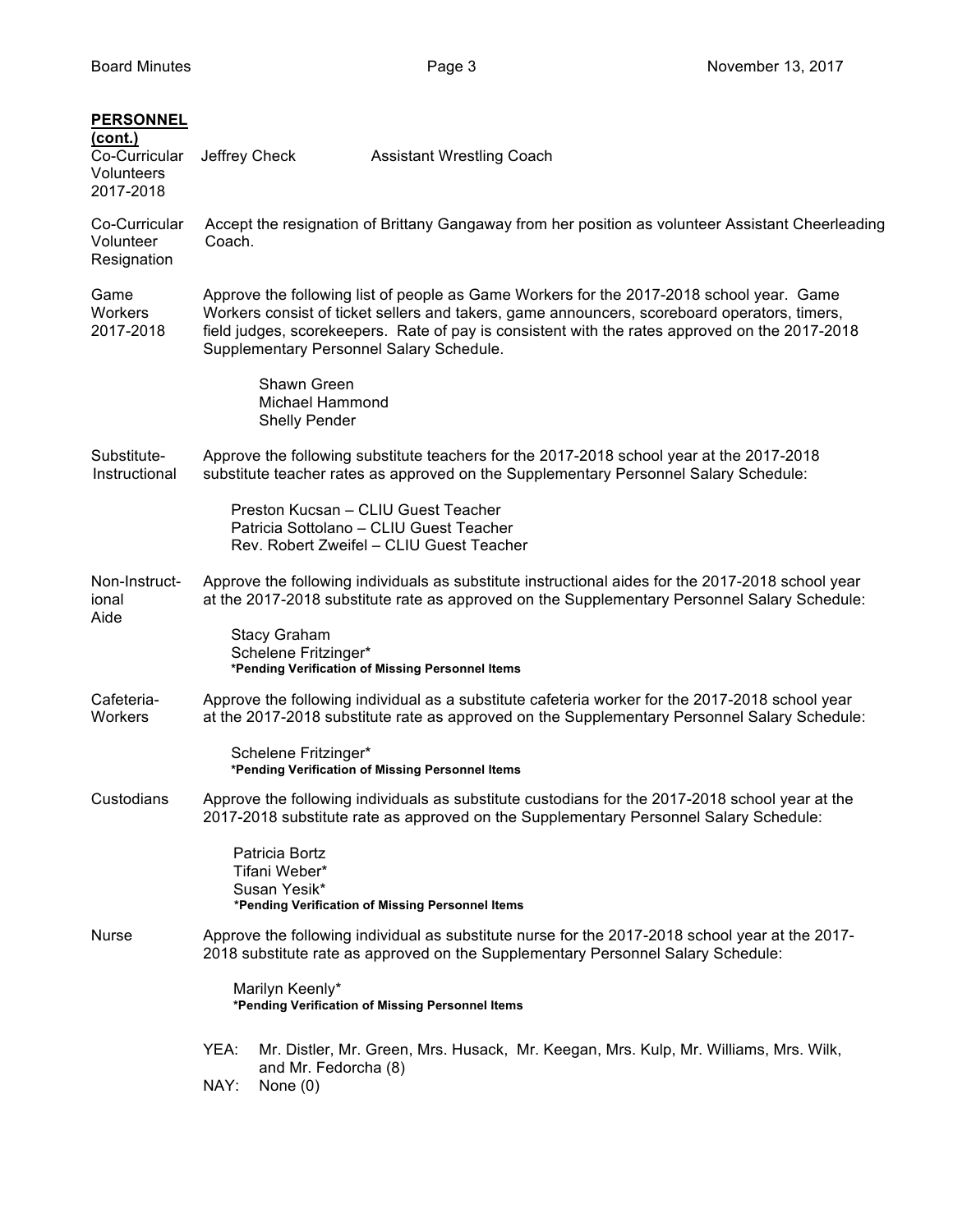| <b>CONFER-</b><br><b>ENCES</b>                       | Mr. Keegan made a motion, which was seconded by Mrs. Husack, that the Board of Education<br>approves the following conferences:                                                                                                                                                                                                                                                             |  |  |  |  |  |
|------------------------------------------------------|---------------------------------------------------------------------------------------------------------------------------------------------------------------------------------------------------------------------------------------------------------------------------------------------------------------------------------------------------------------------------------------------|--|--|--|--|--|
|                                                      | Allison Chruscial - PA Excellence in E-Learning Forum - Improving Strategies, Improving<br>Success - March 21-23, 2018 - Kalahari Resorts & Conventions - Pocono Manor, PA. There is no<br>cost to the district for this conference.                                                                                                                                                        |  |  |  |  |  |
|                                                      | Krystle Tiedeman - PA Excellence in E-Learning Forum - Improving Strategies, Improving<br>Success - March 21-23, 2018 - Kalahari Resorts & Conventions - Pocono Manor, PA. There is no<br>cost to the district for this conference.                                                                                                                                                         |  |  |  |  |  |
|                                                      | Rhonda Frantz - 63rd Annual PASBO Conference - March 6-9, 2018 - Hershey Lodge and Convention<br>Center – Hershey, PA – Registration: \$331.55, Meals: \$120.00 – Total Approximate Cost: \$451.55 –<br><b>Funding: Business Office Budget</b>                                                                                                                                              |  |  |  |  |  |
|                                                      | Sherri Molitoris – 63rd Annual PASBO Conference – March 6-9, 2018 – Hershey Lodge and Convention<br>Center - Hershey, PA - Registration: \$331.55, Lodging: \$441.00, Travel: \$100.00, Meals: \$120.00 -<br>Total Approximate Cost: \$992.55 - Funding: Business Office Budget.                                                                                                            |  |  |  |  |  |
|                                                      | Mr. Distler, Mr. Green, Mrs. Husack, Mr. Keegan, Mrs. Kulp, Mr. Williams, Mrs. Wilk,<br>YEA:<br>and Mr. Fedorcha (8)<br>NAY:<br>None $(0)$                                                                                                                                                                                                                                                  |  |  |  |  |  |
| <b>POLICY</b>                                        | Mr. Keegan made a motion, which was seconded by Mrs. Kulp, that the Board of Education<br>approves the following policy items:                                                                                                                                                                                                                                                              |  |  |  |  |  |
| <b>Board Policy</b><br>First                         | Approve school board policy #150 - Programs - Title I Comparability of Services, as presented<br>after first reading.                                                                                                                                                                                                                                                                       |  |  |  |  |  |
| Reading                                              | Approve school board policy #719 - Property - Unmanned Aircraft Systems - Unmanned Aircraft<br>Vehicles - Drones, as presented after first reading.                                                                                                                                                                                                                                         |  |  |  |  |  |
|                                                      | Approve school board policy #845 - Operations - Identification Badge, as presented after first<br>reading.                                                                                                                                                                                                                                                                                  |  |  |  |  |  |
| Non-resident<br>Student                              | Approve the request of the parent of a senior student at the High School, who is moving out of the<br>school district, to allow their student to finish the 2017-2018 school year in Northern Lehigh School<br>District in accordance with school board policy #202.                                                                                                                        |  |  |  |  |  |
| Reading<br>Olympics<br>Club (New)                    | Approve the request of the Slatington Elementary Administration to create a Reading Olympics<br>team. This club encourages participants to read more books and inspire students to be life-long<br>readers. The culmination of the program is a Reading Olympics competition. The club will meet after<br>school on Wednesdays. This club will adhere to the guidelines within Policy #122. |  |  |  |  |  |
|                                                      | Mr. Distler, Mr. Green, Mrs. Husack, Mr. Keegan, Mrs. Kulp, Mr. Williams, Mrs. Wilk,<br>YEA:<br>and Mr. Fedorcha (8)                                                                                                                                                                                                                                                                        |  |  |  |  |  |
|                                                      | NAY:<br>None $(0)$                                                                                                                                                                                                                                                                                                                                                                          |  |  |  |  |  |
| <b>CURRIC-</b><br><b>ULUM AND</b><br><b>INSTRUC-</b> | Mr. Williams made a motion, which was seconded by Mrs. Husack, that the Board of Education<br>approves the following curriculum and instruction item:                                                                                                                                                                                                                                       |  |  |  |  |  |
| <b>TION</b><br>Community<br>Services for<br>Children | Authorize administration to sign the revised agreement with Community Services for Children to<br>operate the Head Start Pre-K program at Peters Elementary School from August, 2017 to June, 2018<br>which extends the program one extra hour per day plus 20 additional days per year.                                                                                                    |  |  |  |  |  |
| (Head Start)<br>Revised<br>Agreement                 | Mr. Distler, Mr. Green, Mrs. Husack, Mr. Keegan, Mrs. Kulp, Mr. Williams, Mrs. Wilk<br>YEA:<br>and Mr. Fedorcha (8)<br>NAY:<br>None $(0)$                                                                                                                                                                                                                                                   |  |  |  |  |  |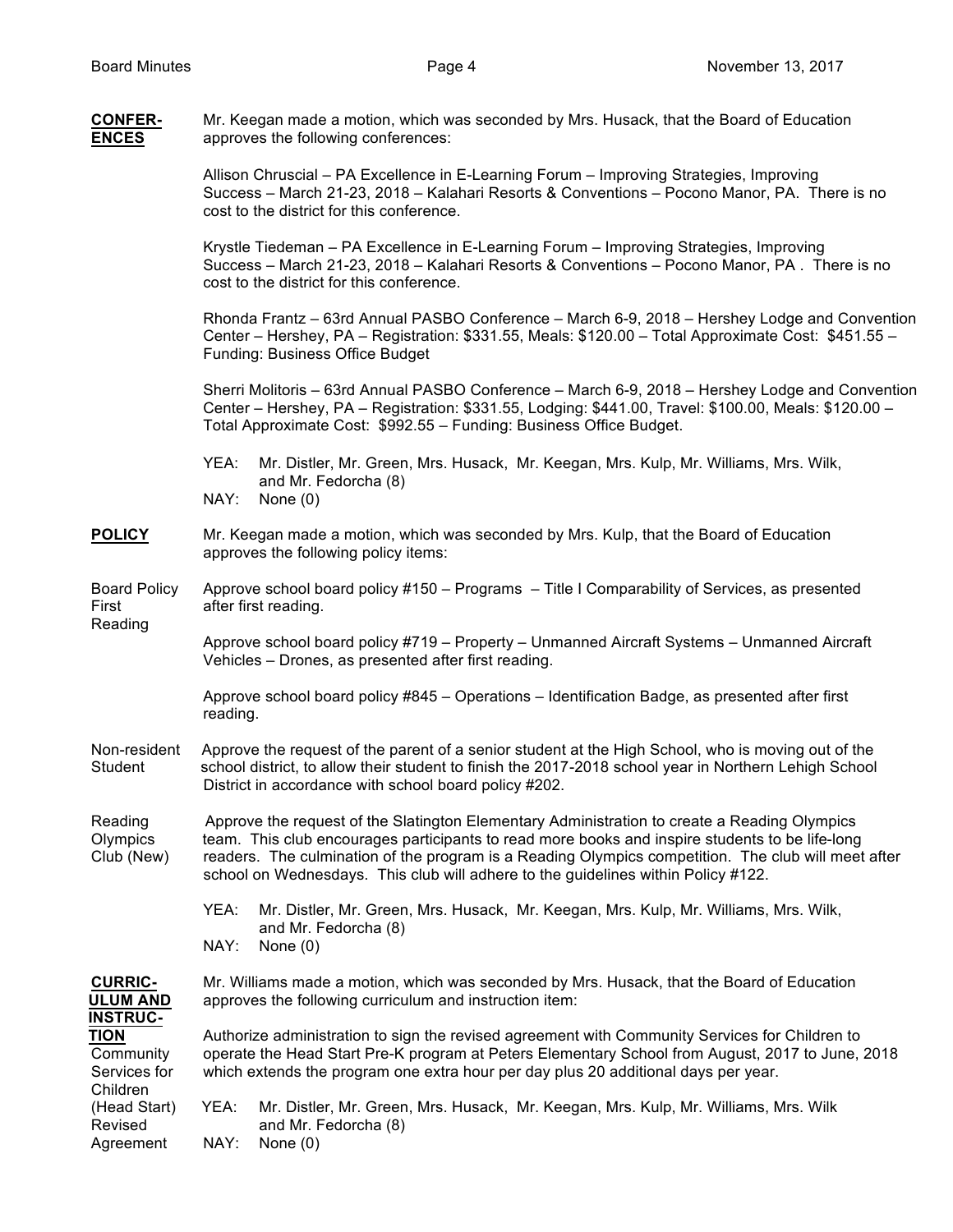| <b>NEW</b><br><b>BUSINESS</b><br><b>ERIP</b><br>2017-2018     | Mr. Keegan made a motion, which was seconded by Mr. Green, that the Board of Education approves<br>to adopt an Early Retirement Incentive Plan, for all eligible professional employees, on a voluntary<br>basis, for the 2017-2018 school year:<br>Roll call.                                                                                                                                                                                                                    |                                                                                                         |  |  |  |  |
|---------------------------------------------------------------|-----------------------------------------------------------------------------------------------------------------------------------------------------------------------------------------------------------------------------------------------------------------------------------------------------------------------------------------------------------------------------------------------------------------------------------------------------------------------------------|---------------------------------------------------------------------------------------------------------|--|--|--|--|
|                                                               | Mr. Keegan, Mrs. Wilk (2)<br>YEA:<br>NAY:<br>Motion defeated.                                                                                                                                                                                                                                                                                                                                                                                                                     | Mr. Distler, Mr. Green, Mrs. Husack, Mrs. Kulp, Mr. Williams, and Mr. Fedorcha (6)                      |  |  |  |  |
| <b>FINANCIAL</b>                                              | Mr. Fedorcha asked for approval of the financial items with revision to item H to read: Allow<br>administration to approach potential financial advisors on behalf of the district in anticipation of bonds<br>needed for roofing and other projects. Mr. Williams made a motion, which was seconded by Mrs. Kulp,<br>that the Board of Education approves the following financial items:                                                                                         |                                                                                                         |  |  |  |  |
| Financial<br>Reports                                          | Approve the following financial reports:<br>General Fund Account months of September & October, 2017<br>NLMS Student Activities Account months of September & October, 2017.<br>NLHS Student Activities and Scholarship Account months of September & October, 2017<br>Refreshment Stand months of September & October, 2017<br>Cafeteria Fund months of September & October, 2017                                                                                                |                                                                                                         |  |  |  |  |
| List of<br><b>Bills</b>                                       | Approve the Following List of Bills:<br>General Fund months of October & November, 2017<br>Cafeteria Fund months of October & November, 2017<br>Refreshment Stand month of October, 2017                                                                                                                                                                                                                                                                                          |                                                                                                         |  |  |  |  |
| Sports<br>Agreement<br>First Amend-<br>ment                   | Approve the attached first amendment to the Sports Medicine Services agreement dated<br>January 11, 2016, by and between Northern Lehigh School District, Saint Luke's Hospital of<br>Bethlehem, Pennsylvania d/b/a/ St. Luke's University Hospital and St. Luke's Physician Group.                                                                                                                                                                                               |                                                                                                         |  |  |  |  |
| Resolution<br>NC Tax<br>Claim Bureau                          | Approve the resolution directing Northampton County Tax Claim Bureau not to collect<br>delinquent taxes on behalf of Northern Lehigh School District as presented.                                                                                                                                                                                                                                                                                                                |                                                                                                         |  |  |  |  |
| Resolution<br>LC Tax<br>Claim Bureau                          | Approve the resolution directing Lehigh County Tax Claim Bureau not to collect<br>delinquent taxes on behalf of Northern Lehigh School District as presented.                                                                                                                                                                                                                                                                                                                     |                                                                                                         |  |  |  |  |
| Per Capita<br>Abatements/<br>Exonerations                     | the guidelines, as presented.                                                                                                                                                                                                                                                                                                                                                                                                                                                     | Approve abatement/exoneration requests of per capita taxes, for the residents that fall within          |  |  |  |  |
| Salary<br>Schedule<br>2017-2018                               | Approve the 2017-2018 Northern Lehigh District Salary Schedule, as presented.                                                                                                                                                                                                                                                                                                                                                                                                     |                                                                                                         |  |  |  |  |
| Financial<br>Advisors                                         | of bonds needed for roofing and other projects.                                                                                                                                                                                                                                                                                                                                                                                                                                   | Allow administration to approach potential financial advisors on behalf of the district in anticipation |  |  |  |  |
| Houghton<br>Mifflin Har-<br>court Read<br>180 curric-<br>ulum | Allow administration to enter into an agreement with Houghton Mifflin Harcourt, for the purchase of<br>Read 180 Universal curriculum for special education students at the Middle School and High School,<br>at a cost of \$44,200.00. Additionally, authorize the purchase of twenty (20) laptops and two (2)<br>charging stations to use with the curriculum, at a cost not to exceed \$13,100.00. Funding will come<br>from the cost settlement of our Medical Access program. |                                                                                                         |  |  |  |  |
| <b>Fund Balance</b><br>Designation                            | Approve to designate Fund Balance ending June 30, 2017 as follows                                                                                                                                                                                                                                                                                                                                                                                                                 |                                                                                                         |  |  |  |  |
| June 30, 2017                                                 | <b>Committed Fund Balance For:</b><br><b>Health Insurance Premiums</b>                                                                                                                                                                                                                                                                                                                                                                                                            | \$1,508,773.00                                                                                          |  |  |  |  |